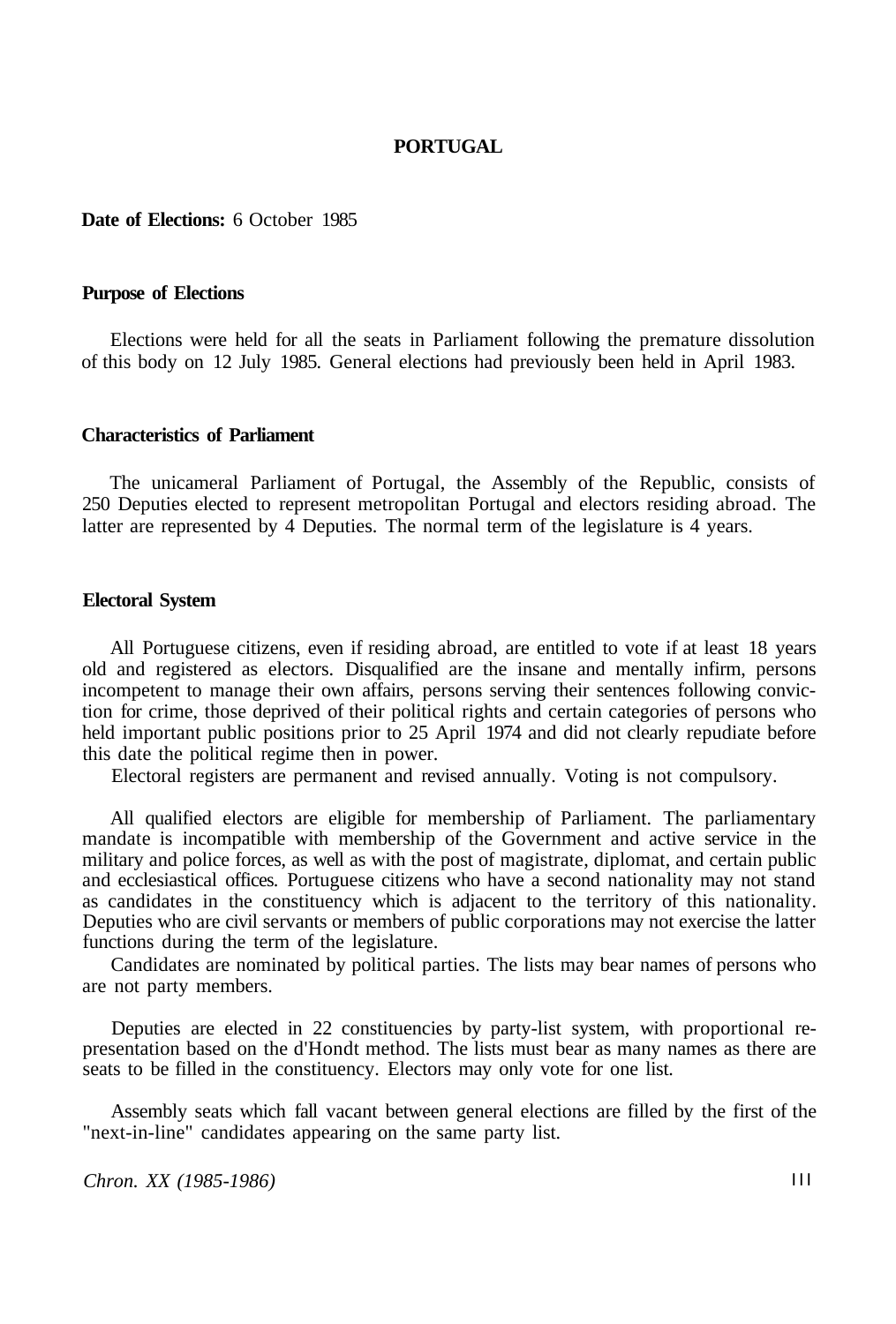General Considerations and Conduct of the Elections

On 13 June 1985, Ministers of the Social Democratic Party (PSD) withdrew from the Socialist-PSD coalition Government, and Prime Minister Mario Soares (Socialist Party) formally submitted the resignation of his Cabinet 12 days later. On 12 July, President of the Republic Eanes dissolved the Assembly of the Republic, having requested the outgoing Government to remain in office until the completion on 11 July of parliamentary ratification of the treaty of accession to the European Communities; general elections were then set for 6 October.

More than 3,000 candidates belonging to 12 parties or coalitions competed for the 250 Assembly seats in a three-week election campaign centred as much on personalities as policies. Proposed remedies for economic problems (especially unemployment, inflation, drop in the standard of living) that had resulted largely from austerity measures figured prominently in the debate.

On a polling day marked by a relatively high abstention rate, the centrist PSD, led by Mr. Anibal Cavaco Silva, defeated its former coalition partner by a substantial margin. However, the former did not gain majority control in the Assembly, even when joining forces with the Christian Democratic Party (CDS). The PSD drew nearly 30% of the popular vote while the Socialists' share dropped to just over 20%. The newly-formed Democratic Renewal Party (PRD), linked to President Eanes, polled a surprisingly large 18%.

On 30 October, Mr. Cavaco Silva was invited to form a Government. The resulting minority Cabinet was announced on 31 October.